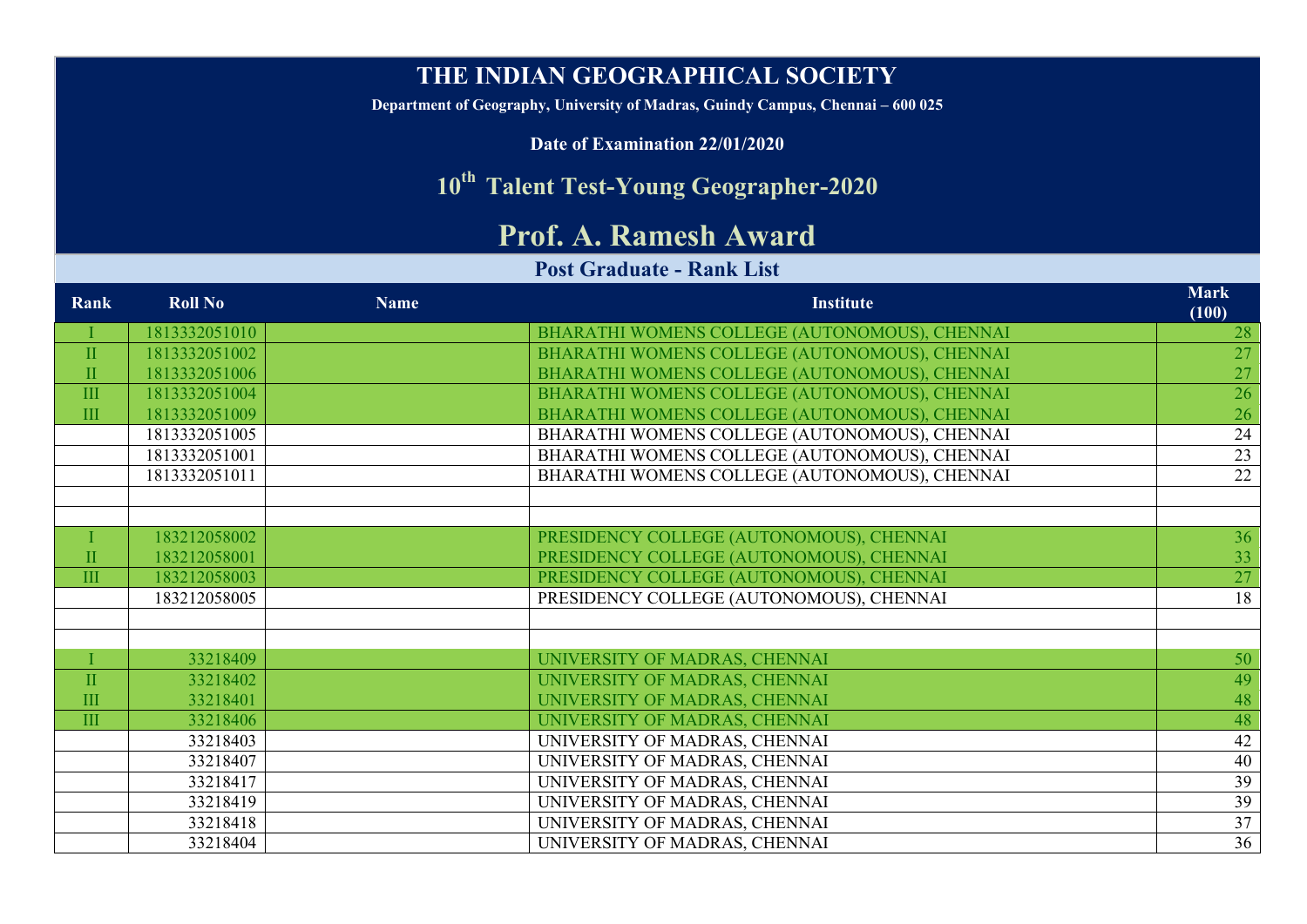|              | 33218408       | UNIVERSITY OF MADRAS, CHENNAI                              | 36              |
|--------------|----------------|------------------------------------------------------------|-----------------|
|              | 33218422       | UNIVERSITY OF MADRAS, CHENNAI                              | $\overline{36}$ |
|              | 33218413       | UNIVERSITY OF MADRAS, CHENNAI                              | $\overline{34}$ |
|              | 33218416       | UNIVERSITY OF MADRAS, CHENNAI                              | 34              |
|              | 33218412       | UNIVERSITY OF MADRAS, CHENNAI                              | 29              |
|              | 33218411       | UNIVERSITY OF MADRAS, CHENNAI                              | 28              |
|              | 33218410       | UNIVERSITY OF MADRAS, CHENNAI                              | $\overline{26}$ |
|              | 33218421       | UNIVERSITY OF MADRAS, CHENNAI                              | 26              |
|              |                |                                                            |                 |
|              |                |                                                            |                 |
|              | <b>P18GEO7</b> | K. N. GOVT. ARTS COLLEGE FOR WOMEN (AUTONOMOUS), THANJAVUR | 40              |
| $\mathbf{I}$ | P18GE13        | K. N. GOVT. ARTS COLLEGE FOR WOMEN (AUTONOMOUS), THANJAVUR | 39              |
| $\mathbf{I}$ | <b>P18GEO8</b> | K. N. GOVT. ARTS COLLEGE FOR WOMEN (AUTONOMOUS), THANJAVUR | $\overline{37}$ |
|              | P18GEO5        | K. N. GOVT. ARTS COLLEGE FOR WOMEN (AUTONOMOUS), THANJAVUR | $\overline{36}$ |
|              | P18GE11        | K. N. GOVT. ARTS COLLEGE FOR WOMEN (AUTONOMOUS), THANJAVUR | $\overline{33}$ |
|              | P18GE14        | K. N. GOVT. ARTS COLLEGE FOR WOMEN (AUTONOMOUS), THANJAVUR | 32              |
|              | P18GEO4        | K. N. GOVT. ARTS COLLEGE FOR WOMEN (AUTONOMOUS), THANJAVUR | 31              |
|              | P18GEO9        | K. N. GOVT. ARTS COLLEGE FOR WOMEN (AUTONOMOUS), THANJAVUR | $\overline{26}$ |
|              | P18GEO6        | K. N. GOVT. ARTS COLLEGE FOR WOMEN (AUTONOMOUS), THANJAVUR | $\overline{25}$ |
|              | P18GE10        | K. N. GOVT. ARTS COLLEGE FOR WOMEN (AUTONOMOUS), THANJAVUR | 25              |
|              | P18GEO2        | K. N. GOVT. ARTS COLLEGE FOR WOMEN (AUTONOMOUS), THANJAVUR | 24              |
|              | P18GEO1        | K. N. GOVT. ARTS COLLEGE FOR WOMEN (AUTONOMOUS), THANJAVUR | 23              |
|              | P18GEO3        | K. N. GOVT. ARTS COLLEGE FOR WOMEN (AUTONOMOUS), THANJAVUR | 21              |
|              | P18GE15        | K. N. GOVT. ARTS COLLEGE FOR WOMEN (AUTONOMOUS), THANJAVUR | 21              |
|              | P18GE16        | K. N. GOVT. ARTS COLLEGE FOR WOMEN (AUTONOMOUS), THANJAVUR | $\overline{21}$ |
|              |                |                                                            |                 |
|              |                |                                                            |                 |
|              | B805007        | MADURAI KAMARAJ UNIVERSITY, MADURAI                        | 49              |
| $\mathbf{I}$ | <b>B805008</b> | MADURAI KAMARAJ UNIVERSITY, MADURAI                        | 42              |
| III          | <b>B805010</b> | MADURAI KAMARAJ UNIVERSITY, MADURAI                        | 39              |
| III          | B805012        | MADURAI KAMARAJ UNIVERSITY, MADURAI                        | $\overline{39}$ |
|              | B805001        | MADURAI KAMARAJ UNIVERSITY, MADURAI                        | 38              |
|              | B805011        | MADURAI KAMARAJ UNIVERSITY, MADURAI                        | 38              |
|              | B805005        | MADURAI KAMARAJ UNIVERSITY, MADURAI                        | $\overline{35}$ |
|              | B805003        | MADURAI KAMARAJ UNIVERSITY, MADURAI                        | 33 <sup>2</sup> |
|              | B805002        | MADURAI KAMARAJ UNIVERSITY, MADURAI                        | 31              |
|              | B805009        | MADURAI KAMARAJ UNIVERSITY, MADURAI                        | 27              |
|              |                |                                                            |                 |
|              |                |                                                            |                 |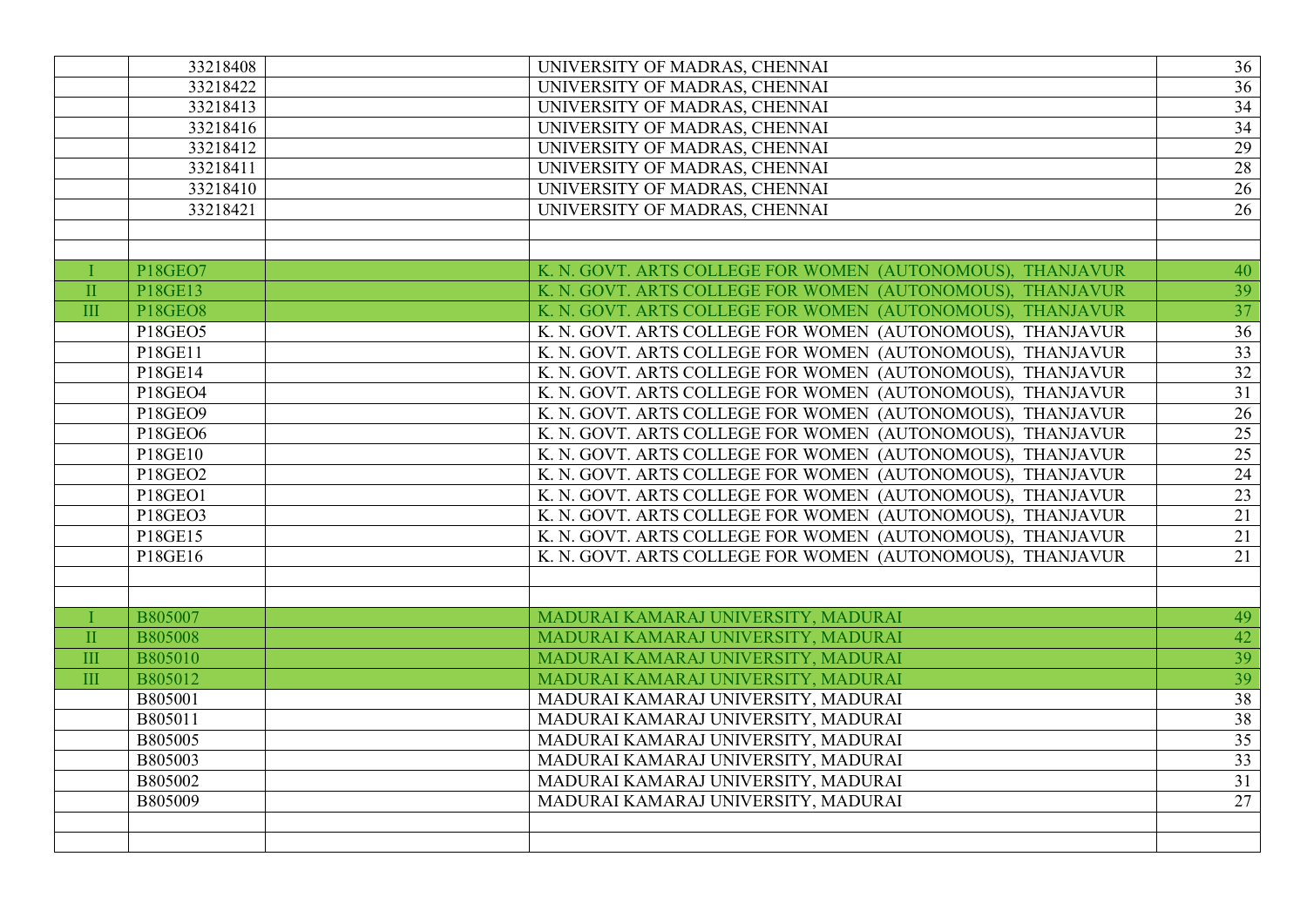|                         | 18PGE07                           | PERIYAR EVR COLLEGE, THIRUCHIRAPPALLI                 | 34              |
|-------------------------|-----------------------------------|-------------------------------------------------------|-----------------|
| $\mathbf{I}$            | 18PGE01                           | PERIYAR EVR COLLEGE, THIRUCHIRAPPALLI                 | 31              |
| $\prod$                 | 18PGE02                           | PERIYAR EVR COLLEGE, THIRUCHIRAPPALLI                 | $\overline{31}$ |
| III                     | 18PGE03                           | PERIYAR EVR COLLEGE, THIRUCHIRAPPALLI                 | 26              |
|                         | 18PGE04                           | PERIYAR EVR COLLEGE, THIRUCHIRAPPALLI                 | 26              |
|                         | 18PGE05                           | PERIYAR EVR COLLEGE, THIRUCHIRAPPALLI                 | 24              |
|                         | 18PGE06                           | PERIYAR EVR COLLEGE, THIRUCHIRAPPALLI                 | $\overline{23}$ |
|                         |                                   |                                                       |                 |
|                         |                                   |                                                       |                 |
|                         | P182214                           | CENTRAL UNIVERSITY OF TAMIL NADU, THIRUVARUR          | 54              |
| $\mathbf{I}$            | P182211                           | CENTRAL UNIVERSITY OF TAMIL NADU, THIRUVARUR          | 53              |
| $\overline{\mathbf{H}}$ | P182203                           | CENTRAL UNIVERSITY OF TAMIL NADU, THIRUVARUR          | $\overline{51}$ |
|                         | P182213                           | CENTRAL UNIVERSITY OF TAMIL NADU, THIRUVARUR          | 50              |
|                         | P182218                           | CENTRAL UNIVERSITY OF TAMIL NADU, THIRUVARUR          | 50              |
|                         | P182222                           | CENTRAL UNIVERSITY OF TAMIL NADU, THIRUVARUR          | 46              |
|                         | P182216                           | CENTRAL UNIVERSITY OF TAMIL NADU, THIRUVARUR          | 42              |
|                         | P182205                           | CENTRAL UNIVERSITY OF TAMIL NADU, THIRUVARUR          | $\overline{37}$ |
|                         |                                   |                                                       |                 |
|                         |                                   |                                                       |                 |
|                         | P18GEO01                          | GOVERNMENT COLLEGE FOR WOMEN (AUTONOMOUS), KUMBAKONAM | 35              |
| $\mathbf{I}$            | P18GEO03                          | GOVERNMENT COLLEGE FOR WOMEN (AUTONOMOUS), KUMBAKONAM | $\overline{28}$ |
| $\rm III$               | <b>P18GEO04</b>                   | GOVERNMENT COLLEGE FOR WOMEN (AUTONOMOUS), KUMBAKONAM | $\overline{30}$ |
|                         | P18GEO05                          | GOVERNMENT COLLEGE FOR WOMEN (AUTONOMOUS), KUMBAKONAM | $\overline{31}$ |
|                         | P18GEO06                          | GOVERNMENT COLLEGE FOR WOMEN (AUTONOMOUS), KUMBAKONAM | 21              |
|                         | P18GEO07                          | GOVERNMENT COLLEGE FOR WOMEN (AUTONOMOUS), KUMBAKONAM | 29              |
|                         | P18GEO09                          | GOVERNMENT COLLEGE FOR WOMEN (AUTONOMOUS), KUMBAKONAM | 38              |
|                         | P18GEO10                          | GOVERNMENT COLLEGE FOR WOMEN (AUTONOMOUS), KUMBAKONAM | $\overline{31}$ |
|                         | P18GEO11                          | GOVERNMENT COLLEGE FOR WOMEN (AUTONOMOUS), KUMBAKONAM | $\overline{35}$ |
|                         | P <sub>18</sub> GEO <sub>12</sub> | GOVERNMENT COLLEGE FOR WOMEN (AUTONOMOUS), KUMBAKONAM | 28              |
|                         | P18GEO13                          | GOVERNMENT COLLEGE FOR WOMEN (AUTONOMOUS), KUMBAKONAM | 27              |
|                         | P18GEO14                          | GOVERNMENT COLLEGE FOR WOMEN (AUTONOMOUS), KUMBAKONAM | $\overline{41}$ |
|                         | P18GEO15                          | GOVERNMENT COLLEGE FOR WOMEN (AUTONOMOUS), KUMBAKONAM | $\overline{27}$ |
|                         | P18GEO16                          | GOVERNMENT COLLEGE FOR WOMEN (AUTONOMOUS), KUMBAKONAM | 20              |
|                         | P18GEO17                          | GOVERNMENT COLLEGE FOR WOMEN (AUTONOMOUS), KUMBAKONAM | 33 <sup>2</sup> |
|                         | P18GEO18                          | GOVERNMENT COLLEGE FOR WOMEN (AUTONOMOUS), KUMBAKONAM | 29              |
|                         | P18GEO19                          | GOVERNMENT COLLEGE FOR WOMEN (AUTONOMOUS), KUMBAKONAM | 28              |
|                         | P18GEO20                          | GOVERNMENT COLLEGE FOR WOMEN (AUTONOMOUS), KUMBAKONAM | $\overline{33}$ |
|                         | $\overline{P18GEO21}$             | GOVERNMENT COLLEGE FOR WOMEN (AUTONOMOUS), KUMBAKONAM | 26              |
|                         | P18GEO22                          | GOVERNMENT COLLEGE FOR WOMEN (AUTONOMOUS), KUMBAKONAM | 26              |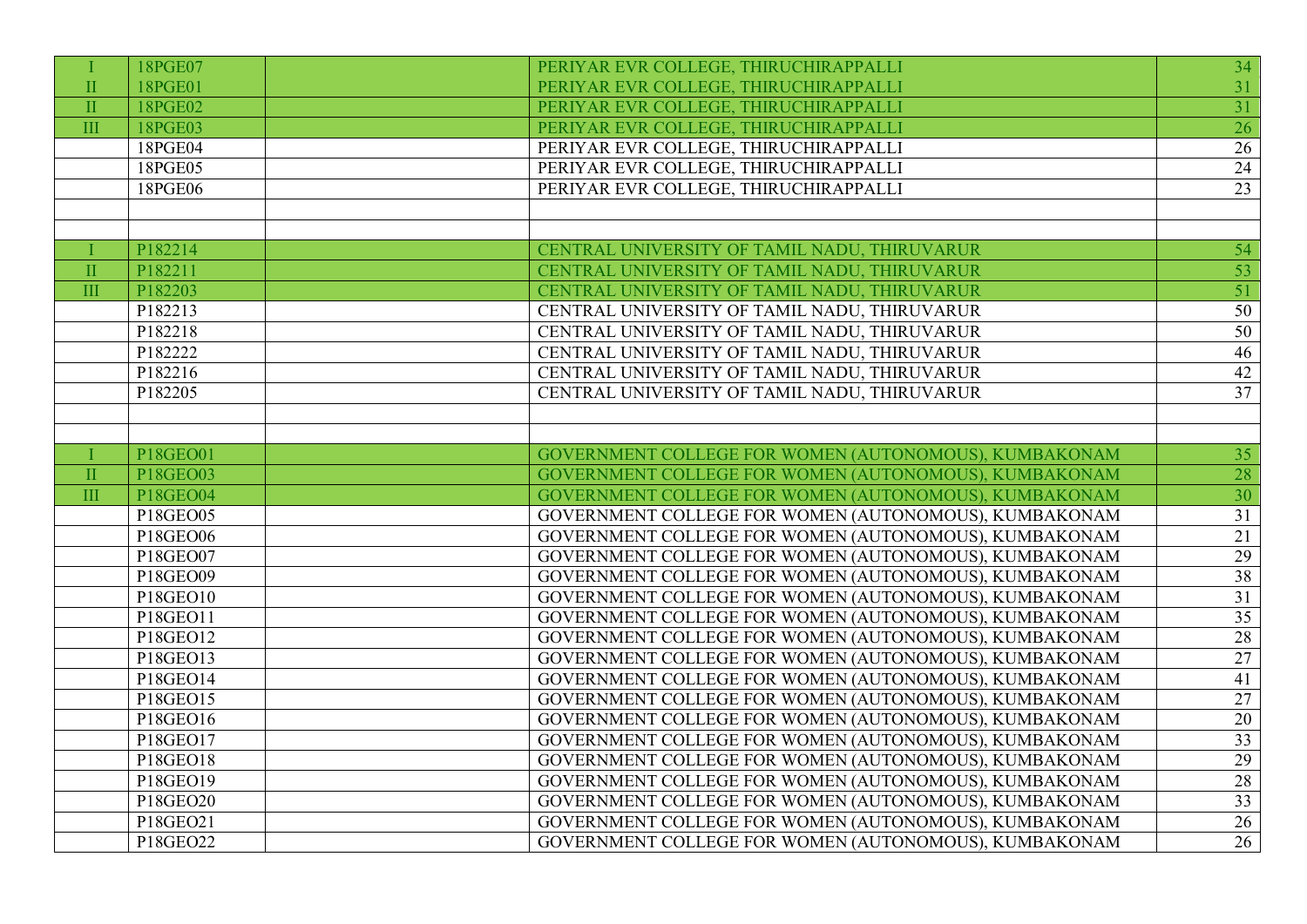|                      | P18GEO23   | GOVERNMENT COLLEGE FOR WOMEN (AUTONOMOUS), KUMBAKONAM     | 29              |
|----------------------|------------|-----------------------------------------------------------|-----------------|
|                      | P18GEO24   | GOVERNMENT COLLEGE FOR WOMEN (AUTONOMOUS), KUMBAKONAM     | 27              |
|                      | P18GEO25   | GOVERNMENT COLLEGE FOR WOMEN (AUTONOMOUS), KUMBAKONAM     | $\overline{27}$ |
|                      |            |                                                           |                 |
|                      |            |                                                           |                 |
|                      |            | SREE MEENAKSHI GOVT. ARTS COLLEGE FOR WOMEN (AUTONOMOUS), |                 |
| Ι                    | P18GE25371 | <b>MADURAI</b>                                            | 56              |
| $\rm II$             |            | SREE MEENAKSHI GOVT. ARTS COLLEGE FOR WOMEN (AUTONOMOUS), |                 |
|                      | P18GE25372 | <b>MADURAI</b>                                            | 49              |
| III                  |            | SREE MEENAKSHI GOVT. ARTS COLLEGE FOR WOMEN (AUTONOMOUS), |                 |
|                      | P18GE25373 | <b>MADURAI</b>                                            | 38              |
|                      |            | SREE MEENAKSHI GOVT. ARTS COLLEGE FOR WOMEN (AUTONOMOUS), |                 |
|                      | P18GE25374 | <b>MADURAI</b>                                            | 30              |
|                      |            | SREE MEENAKSHI GOVT. ARTS COLLEGE FOR WOMEN (AUTONOMOUS), |                 |
|                      | P18GE25375 | <b>MADURAI</b>                                            | 30              |
|                      |            | SREE MEENAKSHI GOVT. ARTS COLLEGE FOR WOMEN (AUTONOMOUS), |                 |
|                      | P18GE25376 | <b>MADURAI</b>                                            | 34              |
|                      |            | SREE MEENAKSHI GOVT. ARTS COLLEGE FOR WOMEN (AUTONOMOUS), |                 |
|                      | P18GE25377 | <b>MADURAI</b>                                            | 24              |
|                      |            | SREE MEENAKSHI GOVT. ARTS COLLEGE FOR WOMEN (AUTONOMOUS), |                 |
|                      | P18GE25378 | <b>MADURAI</b>                                            | 26              |
|                      |            | SREE MEENAKSHI GOVT. ARTS COLLEGE FOR WOMEN (AUTONOMOUS), |                 |
|                      | P18GE25379 | <b>MADURAI</b>                                            | 36              |
|                      |            | SREE MEENAKSHI GOVT. ARTS COLLEGE FOR WOMEN (AUTONOMOUS), |                 |
|                      | P18GE25380 | <b>MADURAI</b>                                            | 36              |
|                      |            | SREE MEENAKSHI GOVT. ARTS COLLEGE FOR WOMEN (AUTONOMOUS), |                 |
|                      | P18GE25383 | <b>MADURAI</b>                                            | 24              |
|                      |            | SREE MEENAKSHI GOVT. ARTS COLLEGE FOR WOMEN (AUTONOMOUS), |                 |
|                      | P18GE25384 | <b>MADURAI</b>                                            | 29              |
|                      |            | SREE MEENAKSHI GOVT. ARTS COLLEGE FOR WOMEN (AUTONOMOUS), |                 |
|                      | P18GE25385 | <b>MADURAI</b>                                            | 30              |
|                      |            | SREE MEENAKSHI GOVT. ARTS COLLEGE FOR WOMEN (AUTONOMOUS), |                 |
|                      | P18GE25386 | <b>MADURAI</b>                                            | 49              |
|                      |            |                                                           |                 |
|                      |            |                                                           |                 |
|                      | 182804     | GOVERNMENT ARTS COLLEGE (AUTONOMOUS), KARUR               | 35              |
| $\mathbf{I}$         | 182805     | GOVERNMENT ARTS COLLEGE (AUTONOMOUS), KARUR               | $\overline{34}$ |
| $\overline{\rm III}$ | 182812     | GOVERNMENT ARTS COLLEGE (AUTONOMOUS), KARUR               | $\overline{33}$ |
|                      | 182802     | GOVERNMENT ARTS COLLEGE (AUTONOMOUS), KARUR               | $\overline{29}$ |
|                      | 182801     | GOVERNMENT ARTS COLLEGE (AUTONOMOUS), KARUR               | 27              |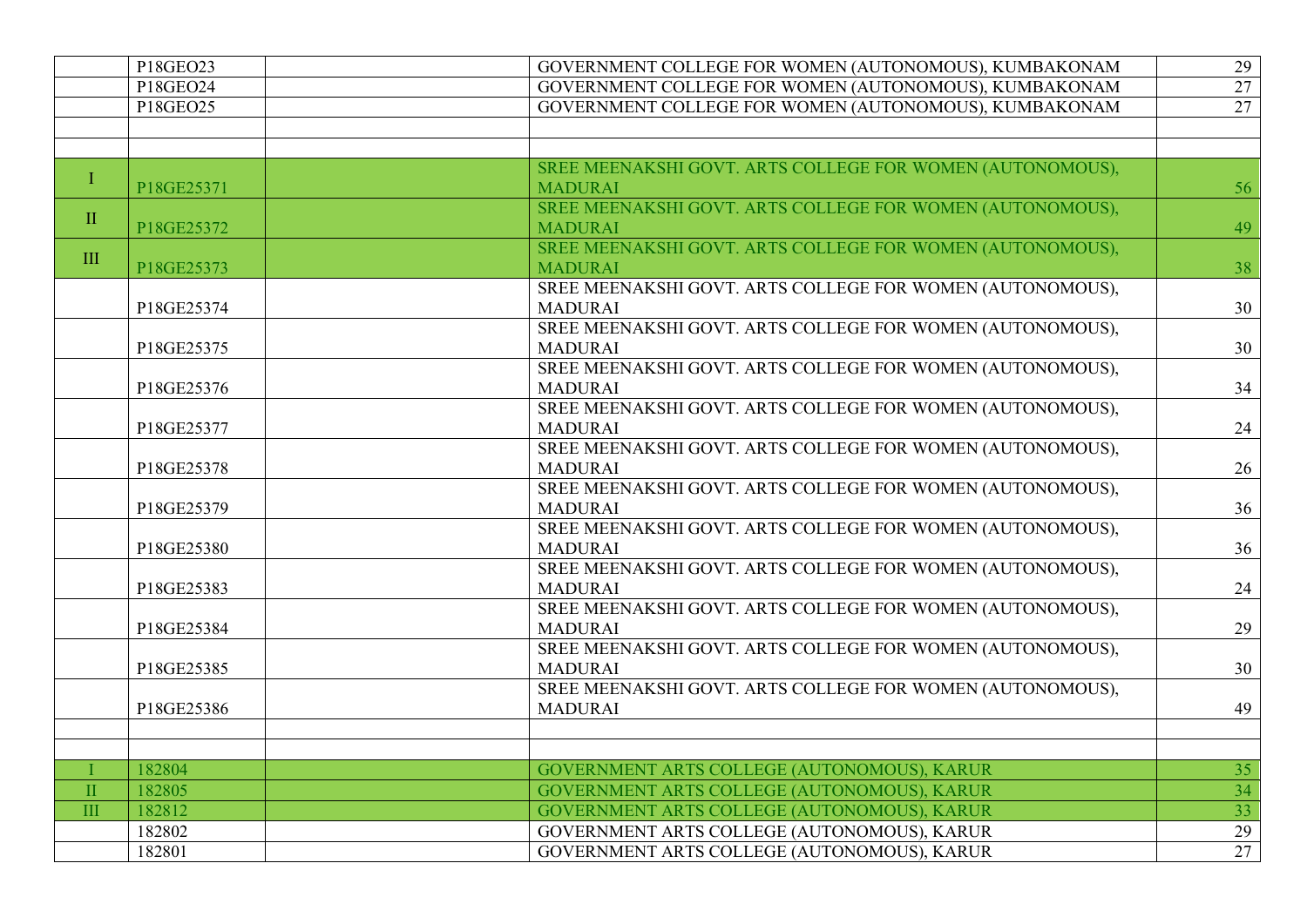|                  | 182809    | GOVERNMENT ARTS COLLEGE (AUTONOMOUS), KARUR             | 27              |
|------------------|-----------|---------------------------------------------------------|-----------------|
|                  | 182815    | GOVERNMENT ARTS COLLEGE (AUTONOMOUS), KARUR             | $\overline{27}$ |
|                  | 182817    | GOVERNMENT ARTS COLLEGE (AUTONOMOUS), KARUR             | 26              |
|                  | 182803    | GOVERNMENT ARTS COLLEGE (AUTONOMOUS), KARUR             | 25              |
|                  | 182808    | GOVERNMENT ARTS COLLEGE (AUTONOMOUS), KARUR             | 25              |
|                  | 182816    | GOVERNMENT ARTS COLLEGE (AUTONOMOUS), KARUR             | $\overline{24}$ |
|                  | 182811    | GOVERNMENT ARTS COLLEGE (AUTONOMOUS), KARUR             | $\overline{23}$ |
|                  | 182813    | GOVERNMENT ARTS COLLEGE (AUTONOMOUS), KARUR             | 20              |
|                  |           |                                                         |                 |
|                  | 18PGG1001 | ARIGHAR ANNA GOVERNMENT ARTS COLLEGE, NAMAKKAL          | 40              |
| $\rm II$         | 18PGG1003 | ARIGHAR ANNA GOVERNMENT ARTS COLLEGE, NAMAKKAL          | $\overline{31}$ |
| $\mathbf{I}$     | 18PGG1002 | ARIGHAR ANNA GOVERNMENT ARTS COLLEGE, NAMAKKAL          | $\overline{28}$ |
|                  | 18PGG1006 | ARIGHAR ANNA GOVERNMENT ARTS COLLEGE, NAMAKKAL          | $\overline{23}$ |
|                  | 18PGG1004 | ARIGHAR ANNA GOVERNMENT ARTS COLLEGE, NAMAKKAL          | $\overline{20}$ |
|                  |           |                                                         |                 |
|                  |           |                                                         |                 |
| T                | 1832Q0009 | BHARATHIAR UNIVERSITY ARTS AND SCIENCE COLLEGE, GUDALUR | 37              |
| $\mathbf{I}$     | 1832O0002 | BHARATHIAR UNIVERSITY ARTS AND SCIENCE COLLEGE, GUDALUR | 36              |
| III              | 1832Q0010 | BHARATHIAR UNIVERSITY ARTS AND SCIENCE COLLEGE, GUDALUR |                 |
| $\overline{III}$ | 1832Q0014 | BHARATHIAR UNIVERSITY ARTS AND SCIENCE COLLEGE, GUDALUR | $\frac{32}{32}$ |
|                  | 1832Q0004 | BHARATHIAR UNIVERSITY ARTS AND SCIENCE COLLEGE, GUDALUR | $\overline{31}$ |
|                  | 1832Q0001 | BHARATHIAR UNIVERSITY ARTS AND SCIENCE COLLEGE, GUDALUR | $\overline{26}$ |
|                  | 1832Q0013 | BHARATHIAR UNIVERSITY ARTS AND SCIENCE COLLEGE, GUDALUR | 26              |
|                  | 1832Q0005 | BHARATHIAR UNIVERSITY ARTS AND SCIENCE COLLEGE, GUDALUR | $\overline{22}$ |
|                  | 1832Q0006 | BHARATHIAR UNIVERSITY ARTS AND SCIENCE COLLEGE, GUDALUR | $\overline{21}$ |
|                  |           |                                                         |                 |
|                  |           |                                                         |                 |
| Т                | 18MAG220  | GOVERNMENT ARTS COLLEGE, COIMBATORE                     | 64              |
| $\mathbf{I}$     | 18MAG209  | <b>GOVERNMENT ARTS COLLEGE, COIMBATORE</b>              | 54              |
| III              | 18MAG207  | GOVERNMENT ARTS COLLEGE, COIMBATORE                     | 45              |
|                  | 18MAG201  | GOVERNMENT ARTS COLLEGE, COIMBATORE                     | 41              |
|                  | 18MAG208  | GOVERNMENT ARTS COLLEGE, COIMBATORE                     | 40              |
|                  | 18MAG221  | GOVERNMENT ARTS COLLEGE, COIMBATORE                     | 40              |
|                  | 18MAG219  | GOVERNMENT ARTS COLLEGE, COIMBATORE                     | 38              |
|                  | 18MAG223  | GOVERNMENT ARTS COLLEGE, COIMBATORE                     | 38              |
|                  | 18MAG203  | GOVERNMENT ARTS COLLEGE, COIMBATORE                     | 35              |
|                  | 18MAG215  | GOVERNMENT ARTS COLLEGE, COIMBATORE                     | 35              |
|                  | 18MAG206  | GOVERNMENT ARTS COLLEGE, COIMBATORE                     | $\overline{30}$ |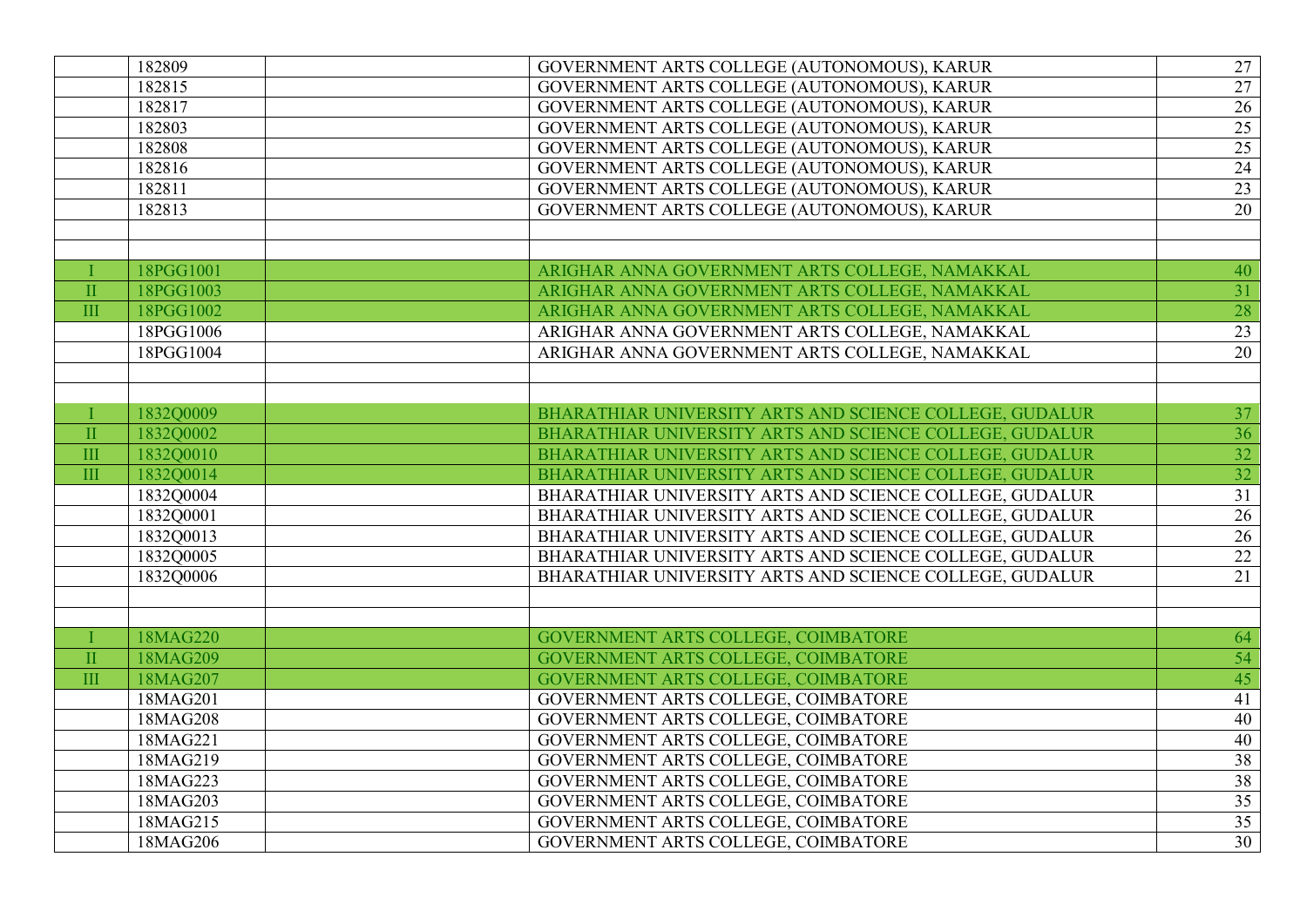| GOVERNMENT ARTS COLLEGE, COIMBATORE<br>$\overline{29}$<br>18MAG205<br>29<br>GOVERNMENT ARTS COLLEGE, COIMBATORE<br>18MAG218<br>GOVERNMENT ARTS COLLEGE, COIMBATORE<br>28<br>18MAG212<br>GOVERNMENT ARTS COLLEGE, COIMBATORE<br>$\overline{23}$<br>18MAG211<br>GEO1515<br>55<br>BHARATHIDASAN UNIVERSITY, TIRUCHIRAPPALLI<br>T<br><b>GEO1518</b><br>BHARATHIDASAN UNIVERSITY, TIRUCHIRAPPALLI<br>38<br>$\mathbf{I}$<br>$\mathop{\rm III}$<br>GEO1531<br>BHARATHIDASAN UNIVERSITY, TIRUCHIRAPPALLI<br>36<br>GEO1525<br>BHARATHIDASAN UNIVERSITY, TIRUCHIRAPPALLI<br>34<br>$\overline{31}$<br>GEO1506<br>BHARATHIDASAN UNIVERSITY, TIRUCHIRAPPALLI<br>29<br>GEO1503<br>BHARATHIDASAN UNIVERSITY, TIRUCHIRAPPALLI<br>29<br>GEO1513<br>BHARATHIDASAN UNIVERSITY, TIRUCHIRAPPALLI<br>29<br>GEO1514<br>BHARATHIDASAN UNIVERSITY, TIRUCHIRAPPALLI |
|-------------------------------------------------------------------------------------------------------------------------------------------------------------------------------------------------------------------------------------------------------------------------------------------------------------------------------------------------------------------------------------------------------------------------------------------------------------------------------------------------------------------------------------------------------------------------------------------------------------------------------------------------------------------------------------------------------------------------------------------------------------------------------------------------------------------------------------------|
|                                                                                                                                                                                                                                                                                                                                                                                                                                                                                                                                                                                                                                                                                                                                                                                                                                           |
|                                                                                                                                                                                                                                                                                                                                                                                                                                                                                                                                                                                                                                                                                                                                                                                                                                           |
|                                                                                                                                                                                                                                                                                                                                                                                                                                                                                                                                                                                                                                                                                                                                                                                                                                           |
|                                                                                                                                                                                                                                                                                                                                                                                                                                                                                                                                                                                                                                                                                                                                                                                                                                           |
|                                                                                                                                                                                                                                                                                                                                                                                                                                                                                                                                                                                                                                                                                                                                                                                                                                           |
|                                                                                                                                                                                                                                                                                                                                                                                                                                                                                                                                                                                                                                                                                                                                                                                                                                           |
|                                                                                                                                                                                                                                                                                                                                                                                                                                                                                                                                                                                                                                                                                                                                                                                                                                           |
|                                                                                                                                                                                                                                                                                                                                                                                                                                                                                                                                                                                                                                                                                                                                                                                                                                           |
|                                                                                                                                                                                                                                                                                                                                                                                                                                                                                                                                                                                                                                                                                                                                                                                                                                           |
|                                                                                                                                                                                                                                                                                                                                                                                                                                                                                                                                                                                                                                                                                                                                                                                                                                           |
|                                                                                                                                                                                                                                                                                                                                                                                                                                                                                                                                                                                                                                                                                                                                                                                                                                           |
|                                                                                                                                                                                                                                                                                                                                                                                                                                                                                                                                                                                                                                                                                                                                                                                                                                           |
|                                                                                                                                                                                                                                                                                                                                                                                                                                                                                                                                                                                                                                                                                                                                                                                                                                           |
|                                                                                                                                                                                                                                                                                                                                                                                                                                                                                                                                                                                                                                                                                                                                                                                                                                           |
| BHARATHIDASAN UNIVERSITY, TIRUCHIRAPPALLI<br>GEO1529<br>28                                                                                                                                                                                                                                                                                                                                                                                                                                                                                                                                                                                                                                                                                                                                                                                |
| BHARATHIDASAN UNIVERSITY, TIRUCHIRAPPALLI<br>GEO1512<br>26                                                                                                                                                                                                                                                                                                                                                                                                                                                                                                                                                                                                                                                                                                                                                                                |
| GEO1524<br>BHARATHIDASAN UNIVERSITY, TIRUCHIRAPPALLI<br>24                                                                                                                                                                                                                                                                                                                                                                                                                                                                                                                                                                                                                                                                                                                                                                                |
|                                                                                                                                                                                                                                                                                                                                                                                                                                                                                                                                                                                                                                                                                                                                                                                                                                           |
| 1813392058001<br>QUEEN MARYS COLLEGE, CHENNAI<br>30<br>Т.                                                                                                                                                                                                                                                                                                                                                                                                                                                                                                                                                                                                                                                                                                                                                                                 |
| 27<br>1813392058002<br>QUEEN MARYS COLLEGE, CHENNAI<br>$\rm II$                                                                                                                                                                                                                                                                                                                                                                                                                                                                                                                                                                                                                                                                                                                                                                           |
| $\overline{\mathbf{H}}$<br>18<br>1813392058009<br>QUEEN MARYS COLLEGE, CHENNAI                                                                                                                                                                                                                                                                                                                                                                                                                                                                                                                                                                                                                                                                                                                                                            |
|                                                                                                                                                                                                                                                                                                                                                                                                                                                                                                                                                                                                                                                                                                                                                                                                                                           |
|                                                                                                                                                                                                                                                                                                                                                                                                                                                                                                                                                                                                                                                                                                                                                                                                                                           |
| 184327ER003<br>M.V. MUTHIAH GOVT. ARTS COLLEGE FOR WOMEN, DINDIGUL<br>41<br>I                                                                                                                                                                                                                                                                                                                                                                                                                                                                                                                                                                                                                                                                                                                                                             |
| 184327ER008<br>M.V. MUTHIAH GOVT. ARTS COLLEGE FOR WOMEN, DINDIGUL<br>41<br>T                                                                                                                                                                                                                                                                                                                                                                                                                                                                                                                                                                                                                                                                                                                                                             |
| M.V. MUTHIAH GOVT. ARTS COLLEGE FOR WOMEN, DINDIGUL<br>$\rm II$<br>184327ER016<br>40                                                                                                                                                                                                                                                                                                                                                                                                                                                                                                                                                                                                                                                                                                                                                      |
| III<br>M.V. MUTHIAH GOVT. ARTS COLLEGE FOR WOMEN, DINDIGUL<br>184327ER006<br>36                                                                                                                                                                                                                                                                                                                                                                                                                                                                                                                                                                                                                                                                                                                                                           |
| M.V. MUTHIAH GOVT. ARTS COLLEGE FOR WOMEN, DINDIGUL<br>184327ER019<br>36                                                                                                                                                                                                                                                                                                                                                                                                                                                                                                                                                                                                                                                                                                                                                                  |
| M.V. MUTHIAH GOVT. ARTS COLLEGE FOR WOMEN, DINDIGUL<br>35<br>184327ER013                                                                                                                                                                                                                                                                                                                                                                                                                                                                                                                                                                                                                                                                                                                                                                  |
| $\overline{33}$<br>M.V. MUTHIAH GOVT. ARTS COLLEGE FOR WOMEN, DINDIGUL<br>184327ER012                                                                                                                                                                                                                                                                                                                                                                                                                                                                                                                                                                                                                                                                                                                                                     |
| 32<br>184327ER007<br>M.V. MUTHIAH GOVT. ARTS COLLEGE FOR WOMEN, DINDIGUL                                                                                                                                                                                                                                                                                                                                                                                                                                                                                                                                                                                                                                                                                                                                                                  |
| 32<br>M.V. MUTHIAH GOVT. ARTS COLLEGE FOR WOMEN, DINDIGUL<br>184327ER015                                                                                                                                                                                                                                                                                                                                                                                                                                                                                                                                                                                                                                                                                                                                                                  |
| $\overline{32}$<br>184327ER018<br>M.V. MUTHIAH GOVT. ARTS COLLEGE FOR WOMEN, DINDIGUL                                                                                                                                                                                                                                                                                                                                                                                                                                                                                                                                                                                                                                                                                                                                                     |
| 31<br>M.V. MUTHIAH GOVT. ARTS COLLEGE FOR WOMEN, DINDIGUL<br>184327ER004                                                                                                                                                                                                                                                                                                                                                                                                                                                                                                                                                                                                                                                                                                                                                                  |
| 29<br>184327ER011<br>M.V. MUTHIAH GOVT. ARTS COLLEGE FOR WOMEN, DINDIGUL                                                                                                                                                                                                                                                                                                                                                                                                                                                                                                                                                                                                                                                                                                                                                                  |
| M.V. MUTHIAH GOVT. ARTS COLLEGE FOR WOMEN, DINDIGUL<br>26<br>184327ER005                                                                                                                                                                                                                                                                                                                                                                                                                                                                                                                                                                                                                                                                                                                                                                  |
| M.V. MUTHIAH GOVT. ARTS COLLEGE FOR WOMEN, DINDIGUL<br>24<br>184327ER001                                                                                                                                                                                                                                                                                                                                                                                                                                                                                                                                                                                                                                                                                                                                                                  |
| M.V. MUTHIAH GOVT. ARTS COLLEGE FOR WOMEN, DINDIGUL<br>24<br>184327ER010                                                                                                                                                                                                                                                                                                                                                                                                                                                                                                                                                                                                                                                                                                                                                                  |